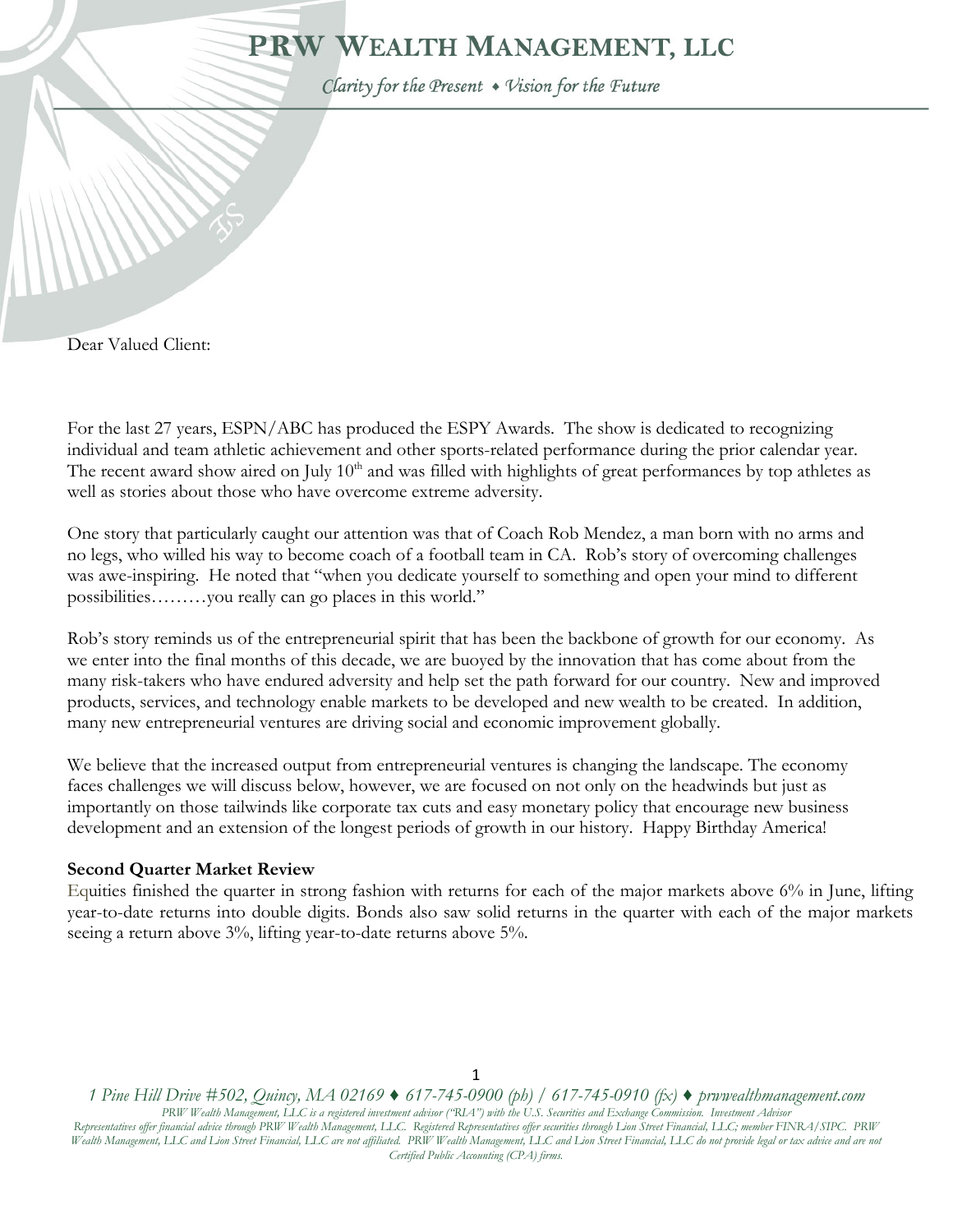

Source: Morningstar

US equities provided the strongest returns for the quarter and year-to-date at 4.3% and 18.5% respectively. International developed equities were generally on par with the US markets for the quarter, helped by a weaker dollar, but trail by 4% year-to-date. Emerging markets equities saw the weakest relative returns, and China saw negative returns in the quarter as trade tensions rose.

Within the US, technology and consumer discretionary were the top two sectors year-to-date, lifting the returns of the growth indices. Mid-cap growth saw a return of 26.1% for the first half of the year leading the style pack, while small-cap value trailed with a return of 13.5%. Quite unusual and impactful to fully diversified portfolios is the fact that large-cap stocks are up 10% over the past 12 months vs a 3.3% decline in small-cap stocks (per DFA). The valuation gap between small and large-cap stocks is the greatest it has been in 17 years according to the Leuthold Group.

The bond sectors saw some impressive returns with credit and long treasuries reaching double digits for the yearto-date period. Both investment-grade and high-yield bonds returned 10% for the year-to-date period, while long-term Treasuries saw the strongest returns at 11%.

US REITs saw the strongest year-to-date returns, just shy of 20%, but saw weaker relative returns in the quarter, 1.8%, a slight surprise given the drop in interest rates.

Gold saw a big bounce in returns for the quarter, providing the strongest asset class return at  $9\%$ , lifting it to a 10% return for the year-to-date period. A dovish Fed and global uncertainty lifted returns.

#### **Economic Highlights**

At its June 2019 meeting, the Federal Open Market Committee (FOMC) left the fed funds target range unchanged. Despite a significant shift in the language in the official statement released after the meeting and the expectations of FOMC participants in the "dot plot" portion of the updated Summary of Economic Projections, Fed Chair Powell sought to downplay the certainty of a rate cut in the near future. He promised that the FOMC would "act as appropriate" with a nod towards data dependence ("will closely monitor the implications of incoming information").

If Powell plans to do anything other than cut rates in the next few months, he has some serious work to do in the meantime. There was one dissenting vote on the FOMC in June and based on the dot plot, nearly half of the Committee (not all are voting members at this time) is projecting at least one cut this year.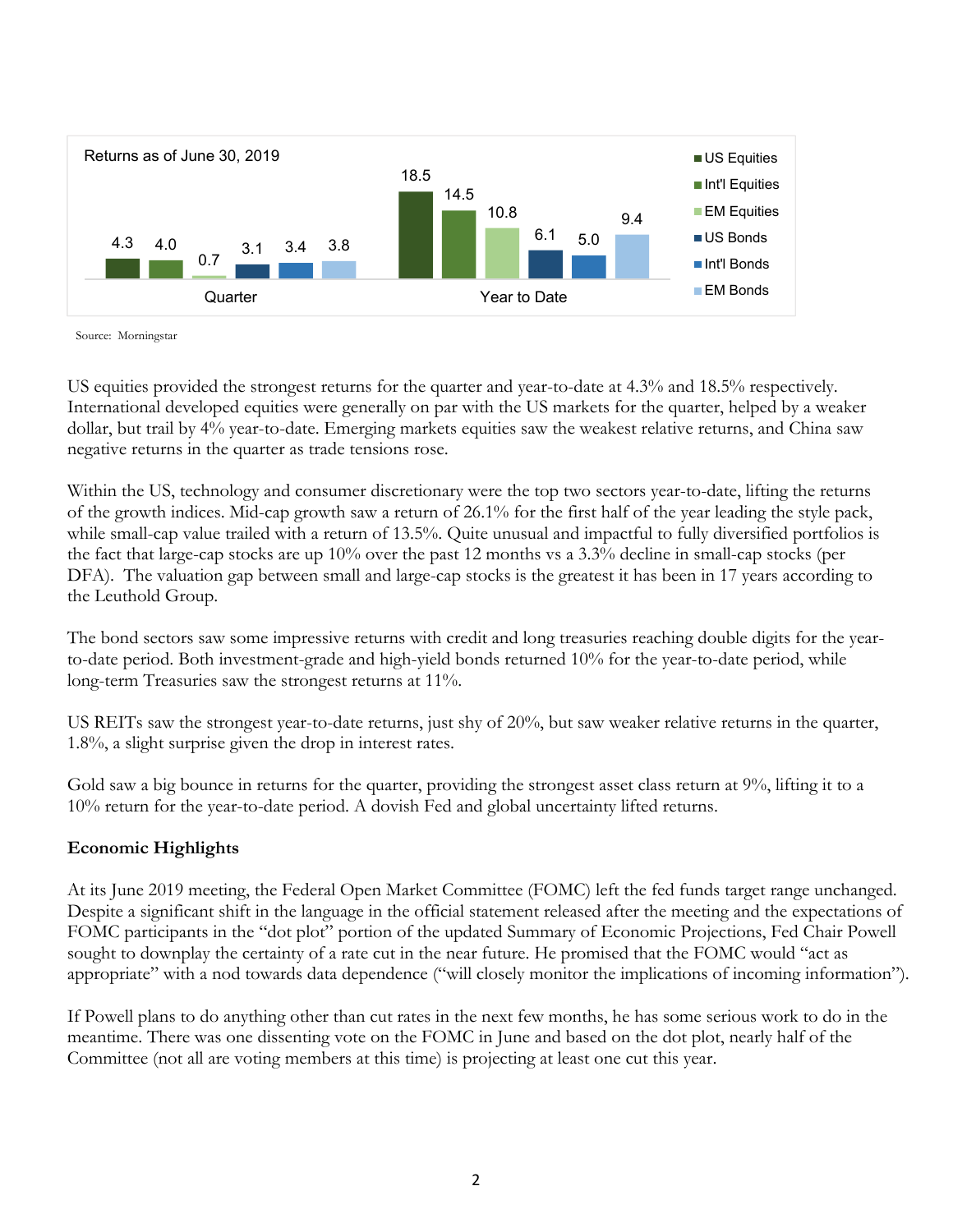Perhaps more importantly, the FOMC has historically avoided surprising the market by not delivering an expected rate cut. Since 1988, the Fed cut rates in all 13 instances where the futures market expected a cut in the funds rates the day prior to a scheduled FOMC meeting<sup>1</sup>. As of the market close on July 3, the futures market is pricing a 100% probability of a rate cut at the FOMC meeting ending on July 31<sup>2</sup>. One hundred percent!

St. Louis Federal Reserve President James Bullard, a well-known dove on the committee, views cuts as "insurance" against signs of trade-related global growth slowing. He, like many, has seen disappointing growth in Europe and the real impact of the trade war on Germany in particular.

Global manufacturing data show signs of strain from trade uncertainty and business sentiment has also weakened. In the U.S., unemployment remains low and consumers continue to spend. The housing market has sent mixed signals over the year but most recent data seems to point to continued strength driven by expected rate cuts.

GDP in Q1 rose at a seasonally adjusted 3.1%, higher than Q4's 2.2% annualized growth. It appears that Q2 GDP growth will be in the 2% range which is much higher than was predicted by the Atlanta Fed just 2 months ago.

1 Source: Goldman Sachs Global Investment Research

## **GDP**

Now 10 years into the economic recovery, US investors have raised questions about the health of US equities in light of slowing GDP growth. GDP growth, a measure of economic production often used as a goal for politicians and as a way to make broad comparisons across nations, may not be a particularly effective indicator for stock market performance. Calculating GDP has become harder as countries produce fewer goods and more services, making them difficult to track and value, especially internationally. Recently, for example, some emerging market countries have experienced spectacular growth. Noting this growth, investors in these markets hope that investment in these countries will be rewarded with commensurately high returns. Unfortunately, a recent study by MSCI found results suggesting otherwise; "Stocks do not closely track economic growth of their home country; comparing GDP growth rates across countries tell us almost nothing about the relative performance of their stock markets." Intuitively, investors may think of stock returns as a result of the underlying real economic growth. However, research indicates that long-term real earnings growth fell behind long term GDP growth in many countries over the past century.

In a partnership with Credit Suisse, Professors Elroy Dimson, Paul Marsh and Dr. Mike Staunton of the London Business School studied the relationship between long-term stock market returns and GDP growth. The results were mixed and the evidence linking equity returns to GDP growth was weak, surprising many investors and economists. The study used the equity returns and GDP growth of the MSCI ACWI1. The index includes 23 developed-market and 23 emerging-market countries. The correlation (R2) is effectively zero, providing strong evidence that no clear relationship exists between long-term GDP growth and long-term equity returns. The data suggests that the energy and resources spent on monitoring, analyzing, and forecasting GDP growth does not provide investors with relevant and actionable information. Future GDP may not be known or observable today,

<sup>2</sup> Source: Chicago Board Options Exchange (CBOE)

<sup>&</sup>lt;sup>1</sup> The MSCI ACWI is a market capitalization weighted index designed to provide a broad measure of equity-market performance throughout the world. The MSCI ACWI is maintained by Morgan Stanley Capital International (MSCI) and is comprised of stocks from 23 developed countries and 24 emerging markets.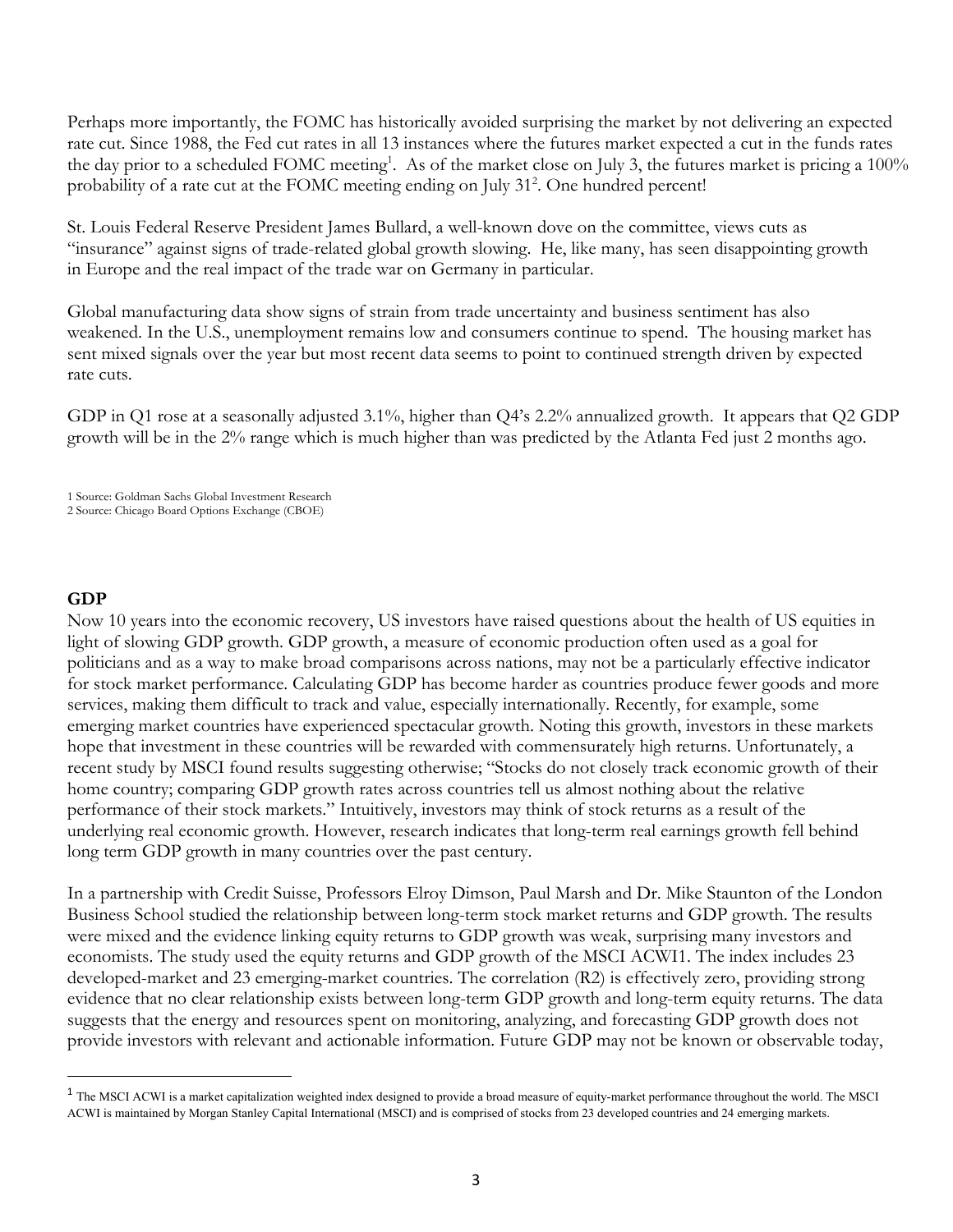but markets will discount the expected future state into current prices. By aligning annual returns with the following year's GDP growth, the correlation holds an R2 of 25%, indicating a moderately significant positive relationship. This suggests that current stock market prices already contain information about future GDP growth. What is left in terms of returns is the compensation for bearing the systematic risk that the future will turn out to be materially different than what the market anticipates.

The empirical data discussed suggests that markets are forward-looking; prices change based on future growth and expectations, including GDP. After all, a rising GDP is typically good, while falling is usually bad since stocks rarely rise when the economy is sliding into a recession. Instead, the key message to investors is that on a quarter-to-quarter or year-to-year performance is more indicative of long-term growth than individual metrics. GDP is rarely the best, and certainly isn't the only, measure for investors to use as a predictor for the stock market performance of a country. Also, comparing GDP growth rates across countries tell us almost nothing about the relative performance of their stock markets. There are more specific gauges such as changes in financial conditions, prospects for automakers, including trade issues, and the outlook for the tech sector that can tell us much more about the potential behavior of the stock markets of the world's largest countries.

## **Outlook**

Dare we say it "Don't fight the Fed". It's an oldie but a goody as the threat of trade wars on global growth sent the Fed to the rescue this year and markets have responded by reaching new heights. We've seen this narrative many times over the course of this now record-long recovery. The question is whether this formula will be effective again and for how long. Certainly, the markets are pricing in the expectation of success.

Recession fears that began in 2018 continue to surface as analysts adjust their estimates downward. Many have suggested that the anticipated rate cuts are not needed given the healthy near-term runway for GDP while others view the cuts as a necessary step to help shore up growth potential. We are in the former camp as we believe that short-term rates at 2.375% are not an impediment to economic growth. In our opinion, more focus should be paid to controlling government spending and not on monetary policy.

Annualized GDP growth has run between 2.2% and 4.2% since the last Presidential election. Consumers make up about 67% of GDP, however, consumer spending has been outdone by government spending which has added to an already ballooning deficit and pushed annual debt service over \$320 billion/year according to FactSet. Government spending as a percentage of GDP was at 20.3% in the four quarters ending March 31, 2019, much higher than the 17.7% it spent in 2000 (First Trust). The deficit is expected to hit \$1.092 trillion by September, the highest level since 2012 (Ned Davis Research). Spending continues to outstrip tax receipts as receipts fall from the 2018 tax cuts. The stage is set for yet another debt limit showdown later this year.

Below is an update on what we see as current tailwinds and headwinds for the markets:

Tailwinds:

- Accommodative monetary policy
- Consumer spending continues to be solid
- Low unemployment
- Modest inflation
- GDP growth over 2% with few signs of an impending recession
- Lower rates driving a rebound in housing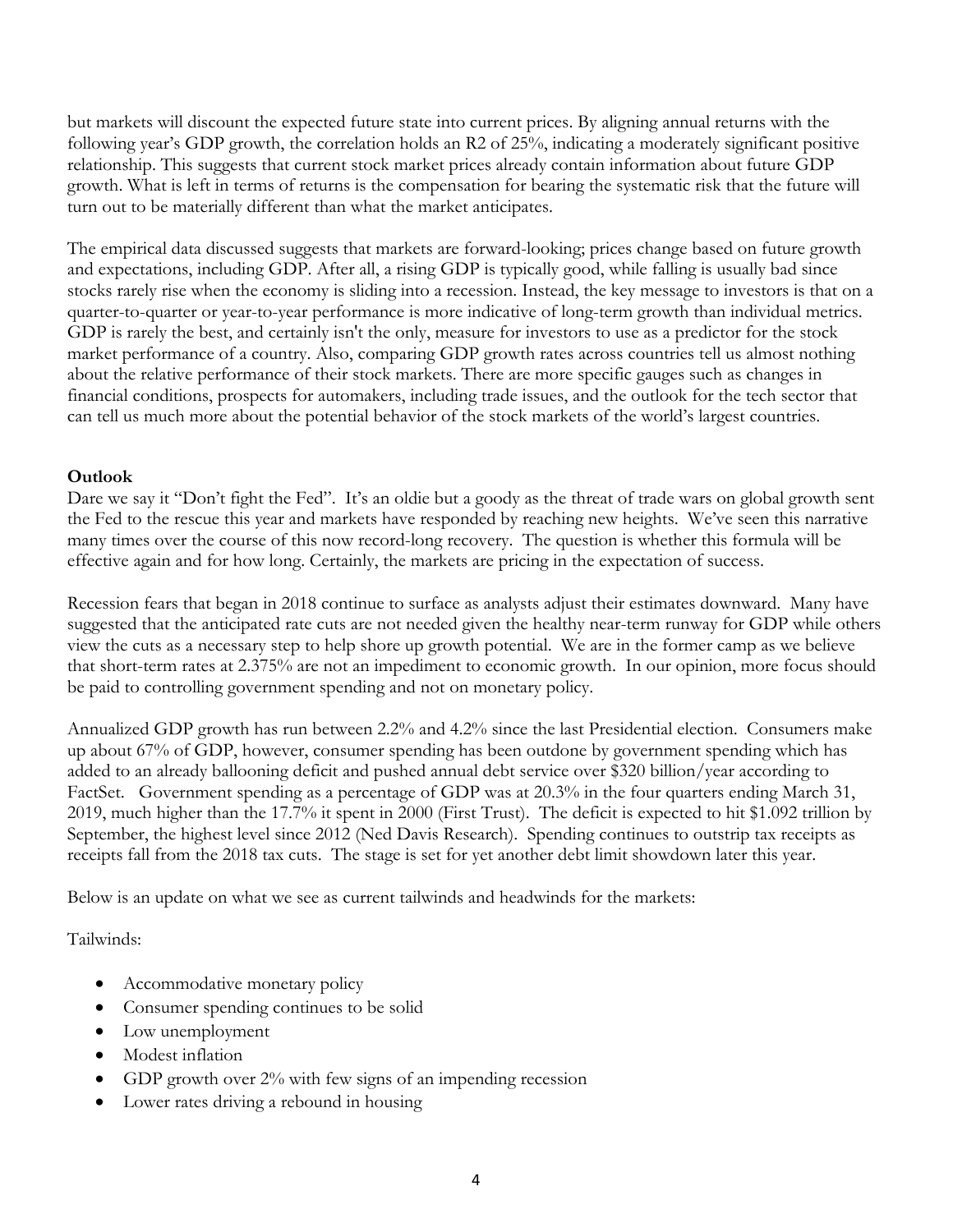Headwinds:

- Slowing global economy
- Limited room for Central Bankers to help as negative yields overseas continue to rise
- Trade war uncertainty impacting confidence, capital expenditure spending, and company earnings
- Healthcare stocks face uncertainty as U.S. elections put health care as a top issue
- Populist politics and protectionism rising
- Elevated Federal debt and another debt ceiling battle looming soon
- Valuations escalated with pricing in of rate cuts and continued growth expectations waning

We have made very few changes to our portfolios outside of a move to take on credit risk and additional duration (interest-rate sensitivity) in our fixed income portfolios. Our tilt to large-cap and growth stocks continues to work well. A managed volatility position we added in 2018 has also been accretive. While emerging market (EM) stocks continue to look good from a valuation standpoint, we have opted to avoid direct EM exposure as we continue to feel that US stocks are a better all-around option at this time. We do have some exposure to EM and EM currencies through some of our active equity and fixed income managers. It is encouraging to see many of our active managers continue to perform in the top-quartile among their peers over the last 5 years.

The third year of a President's term has historically been the best year to be invested (Standard & Poors). We continue to favor disruptive technology companies as that disruption tilts the fundamentals towards growth stocks as noted in a study by T-Rowe Price in June. T-Rowe note that from June 30, 2007, through May 31, 2019, Earnings per share rose 135% for the Russell 1000 Growth index vs 24% for the Russell 1000 Value Index.

While it appears that we are in the latter stages of the economic cycle, there is no telling when we shift to recession. An escalation in the trade war or a Fed that veers off of the course now set could certainly expedite a move in that direction. For now, we are content to stay well diversified to be in a position to navigate the months ahead.

# **PRW Wealth Management News**

It has been a busy time at PRW. Our team has been on the speakers circuit as well as attending seminars, due diligence meetings, and workplace training initiatives to broaden our core competencies and client-service capabilities. Here is a brief update for the last quarter:

Chief Investment Officer Elliot Herman spoke at the New England RIA Summit on a panel entitled "Carrying Out Generational Wealth Transfer." The panel discussed ways that advisors can help to manage the risks and opportunities that are created from the transfer of wealth from generation to generation.

Estate and Wealth Management Counsel, Janice Forgays, presented a webinar for the Boston Estate Planning Council. "Split the Policy and Spare the Dollar" highlighted the planning solutions offered by split-dollar life insurance for estate, business and retirement planning. She attended a seminar for attorneys on Opportunity Zones and their potential as a tax-effective strategy when selling a business, something clients have been reviewing. She also attended a seminar on Christian estate and financial planning. This session provided insight into how a client's plan can embody Christian values, beliefs, and lifestyles.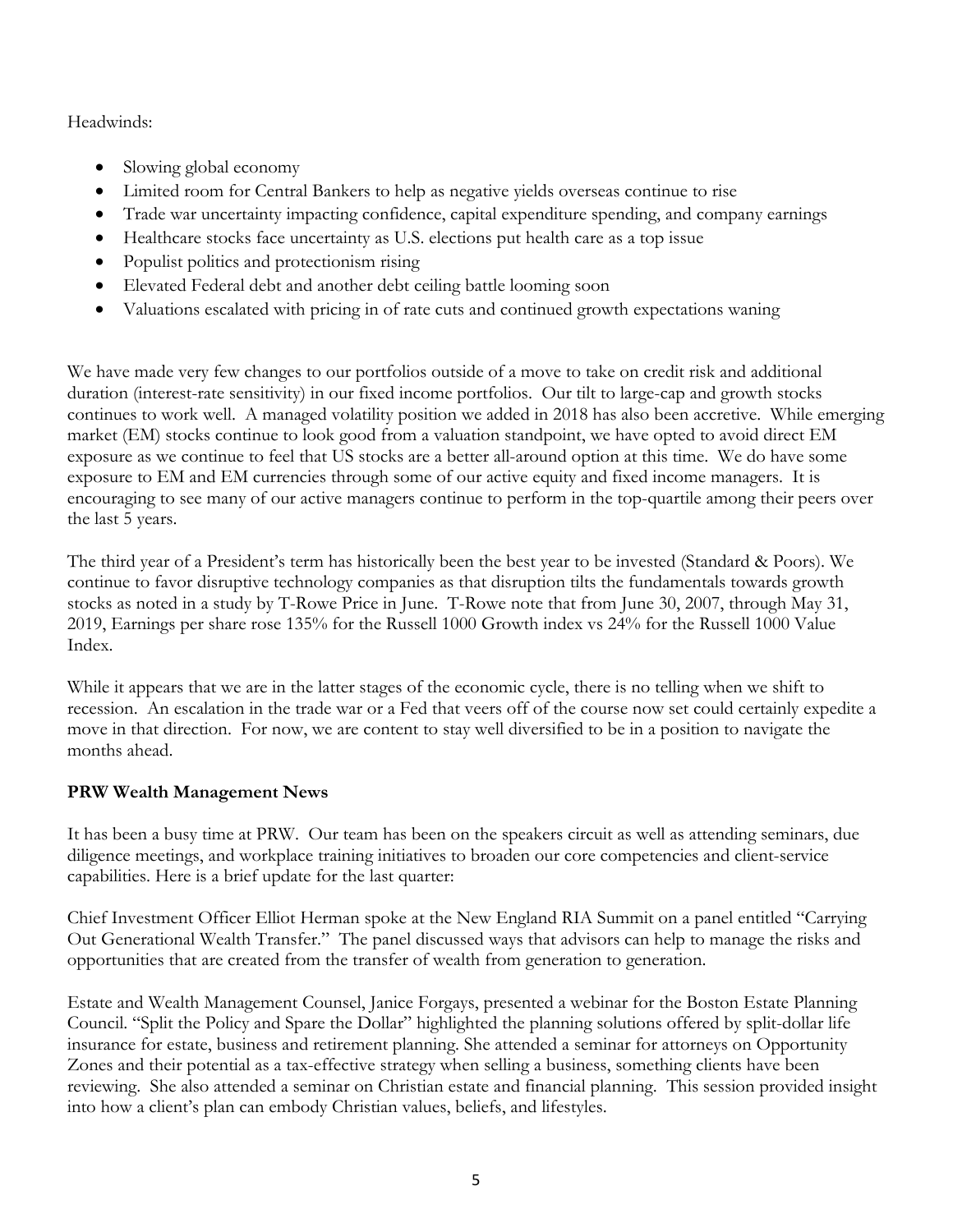Both Elliot and Wealth Advisor Jared Sweeney attended the annual Fidelity Investment Symposium in Boston and heard insights from Wil Danoff and other investment managers at the firm. Jared also participated in a workshop hosted by Morningstar to further enhance PRW's due diligence and technological capacities.

Director of Finance and Operations, Gary Wentling, attended a working lunch with other representatives from the leading wealth management firms in the Boston area hosted by Andrew Salesky, SVP, Advisor Technology Solutions. Andrew leads Digital Advisor Solutions which has responsibility for managing the suite of technology platforms used by more than 7,500 Registered Investment Advisors that custody assets with Schwab. This group is a core component of Schwab's Digital Services team.

During the lunch, Andrew outlined Schwab's five key technological objectives for improving operational efficiency, security, and client experience. Schwab's goal is to make technological operations as seamless and as user-friendly as possible.

Director of Advanced Planning, Ted Dziuba, hosted meetings with representatives from Lincoln Financial, John Hancock, Penn Mutual, and Zurich Life as part of his ongoing due diligence monitoring of PRW's suite of investment-grade life insurance partnership carriers.

Chief Compliance Officer and Director of Wealth Management Services, Cathy Dolphyn, attended several seminars this quarter. Ever watchful for ways to improve our service delivery, she attended three training sessions on money movement with Charles Schwab & Co., Inc. as well as a webinar by Lion Street Financial about LaserApp Anywhere, a program to pre-populate and improve speed and accuracy of form completion. And with the goal of continuing to improve our compliance program for the protection of our clients, she attended Schwab's "2019 Spring Regulatory Update"; "Third-party Risk: Best Practices for Due Diligence and Ongoing Assessments" by ProcessUnity, "5 Seismic Shifts in Compliance Training", "How to Effectively Achieve Sustainable Compliance", "Conquering Current Compliance Challenges" by Regulatory Compliance Watch, "How to Tackle CCPA Compliance: Expert Guidance and Benchmarking Insights" as well as a conference call by the SEC Boston Regional Office regarding the FY2019 Program.

We are pleased to note that Charles Schwab has completed their initiative this year to change the cash feature on most accounts to an FDIC-insured Bank Sweep feature. We believe this is a nice enhancement to their offering.

The entire PRW team will continue to educate ourselves with the latest news and research to stay current and support our primary goal of providing "Raving Fans" level service and support.

We hope that your summer is off to a good start. As always, please contact us if there have been any changes to your financial situation, your investment objectives, or your instructions concerning your account(s).

Thank you.

Sincerely,

 $\bigvee_{\text{William A.} \text{ Payne}} \bigvee_{\text{Richard A.} \text{Renwick}} \bigvee_{\text{Elliot B. Hermann}}$ 

Aid